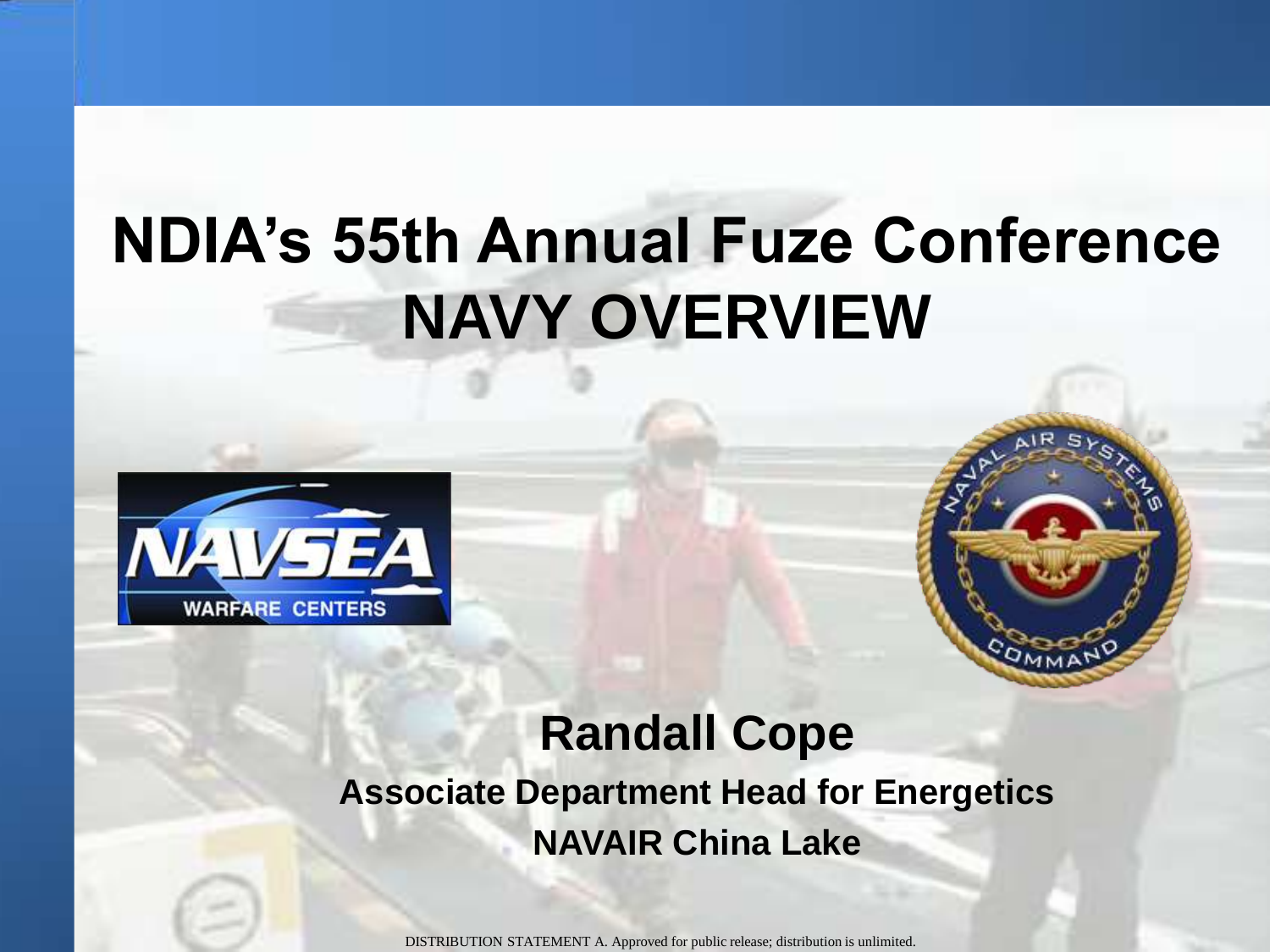



# *Outline*

- Navy Fuze S&T Strategy
- Navy Fuzing Future Directions
- Navy Fuze Work Highlights
- Summary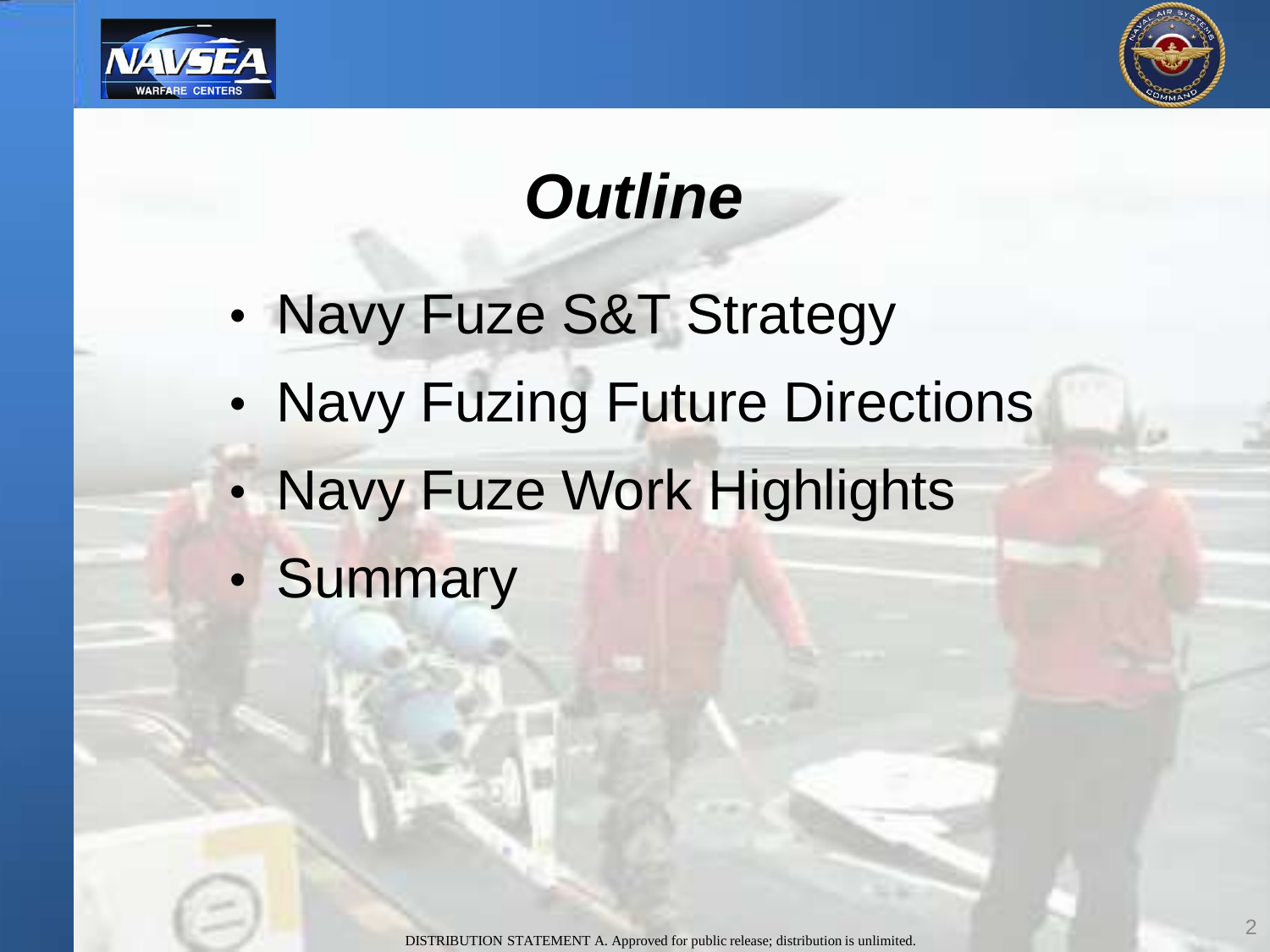



# *Navy S&T Strategy*

- **Less of a formal Strategy, but more of a fuzing path into the future**
	- **Smaller - We really see that fuzing is heading in the direction of smaller is better.** 
		- − **Weapons are getting smaller and smaller sizes allow for redundancy to help reliability.**
	- **Reliability - Higher reliability is also a big player for Navy fuzing. Sub-munitions have very high reliability expectations and more traditional fuzing is also wanting higher reliability.**
	- **Lower Cost - With budgets falling, the pressure is on to make all weapons and weapons systems cost less.**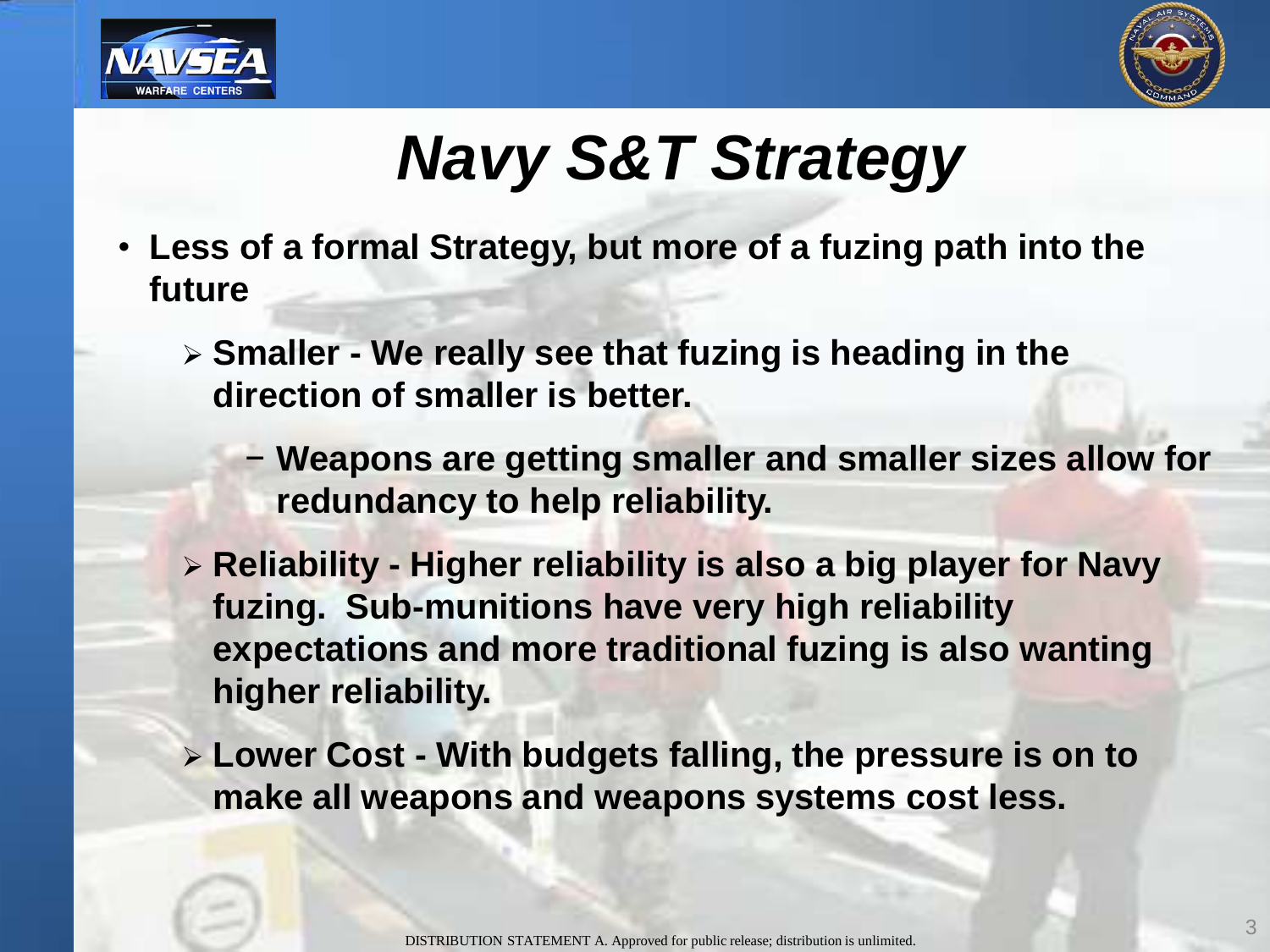



# *Navy Future Directions*

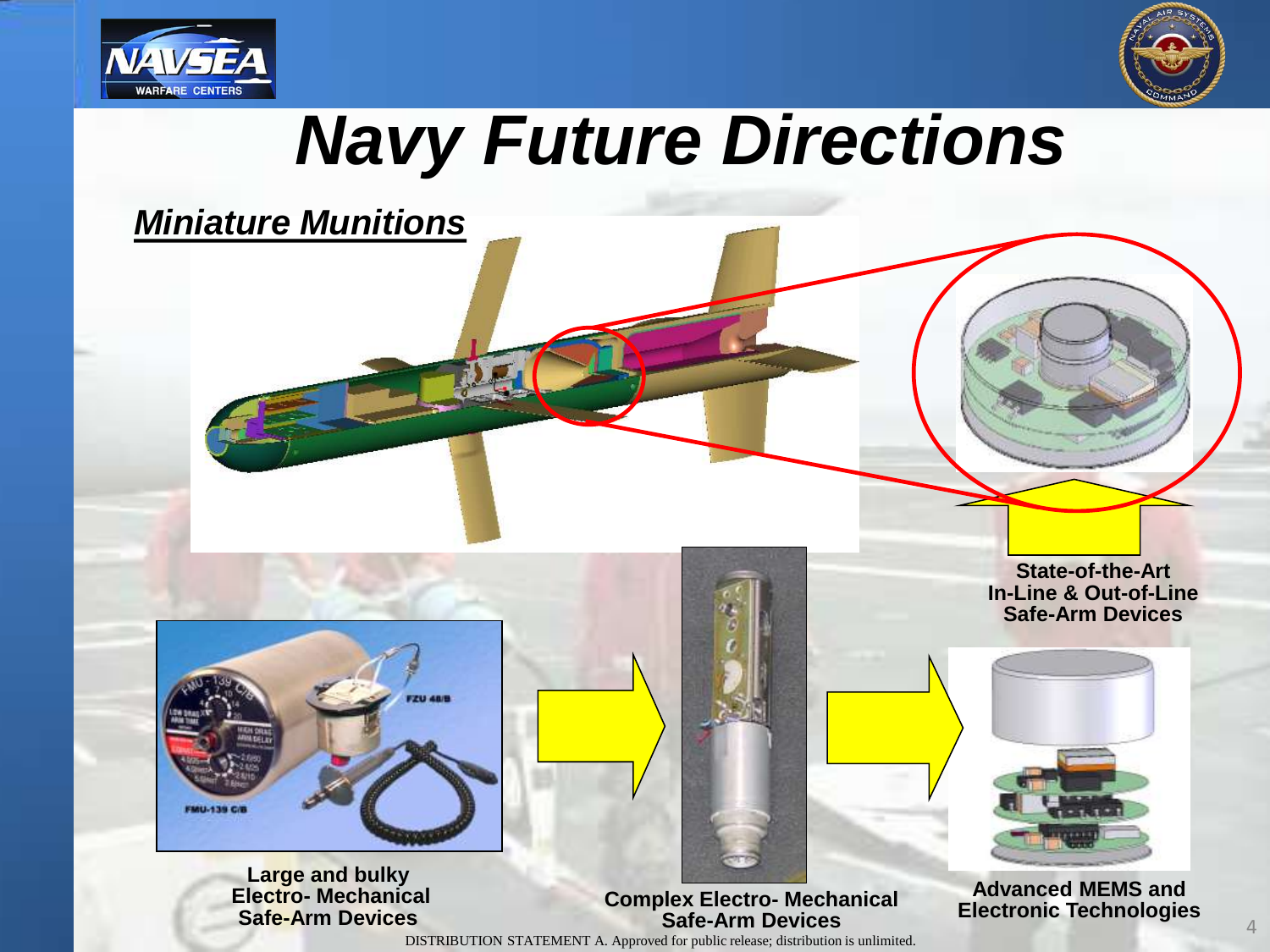



# *How Will We Get There?*

- **Smaller and more reliable and robust electronics and power conditioning technologies.** 
	- **Improved reliability across all fuze applications.**
- **Improved detonator/initiator designs and components.**
	- **Improved IM and variable output weapons characteristics.**
- **Improved MEMS Technologies and producible MEMS designs.**
	- **Smaller and more robust fuzing application.**
	- **New families of contact sensors and fuzing devices**
- **Leverage spiral development of existing fuzes.**
	- **Improved reliability and capability.**
	- **Stop-gap to help support fuzing industry.**
	- **Demonstration beds for new technologies.**
- **Service life extension programs for existing fuze inventories.**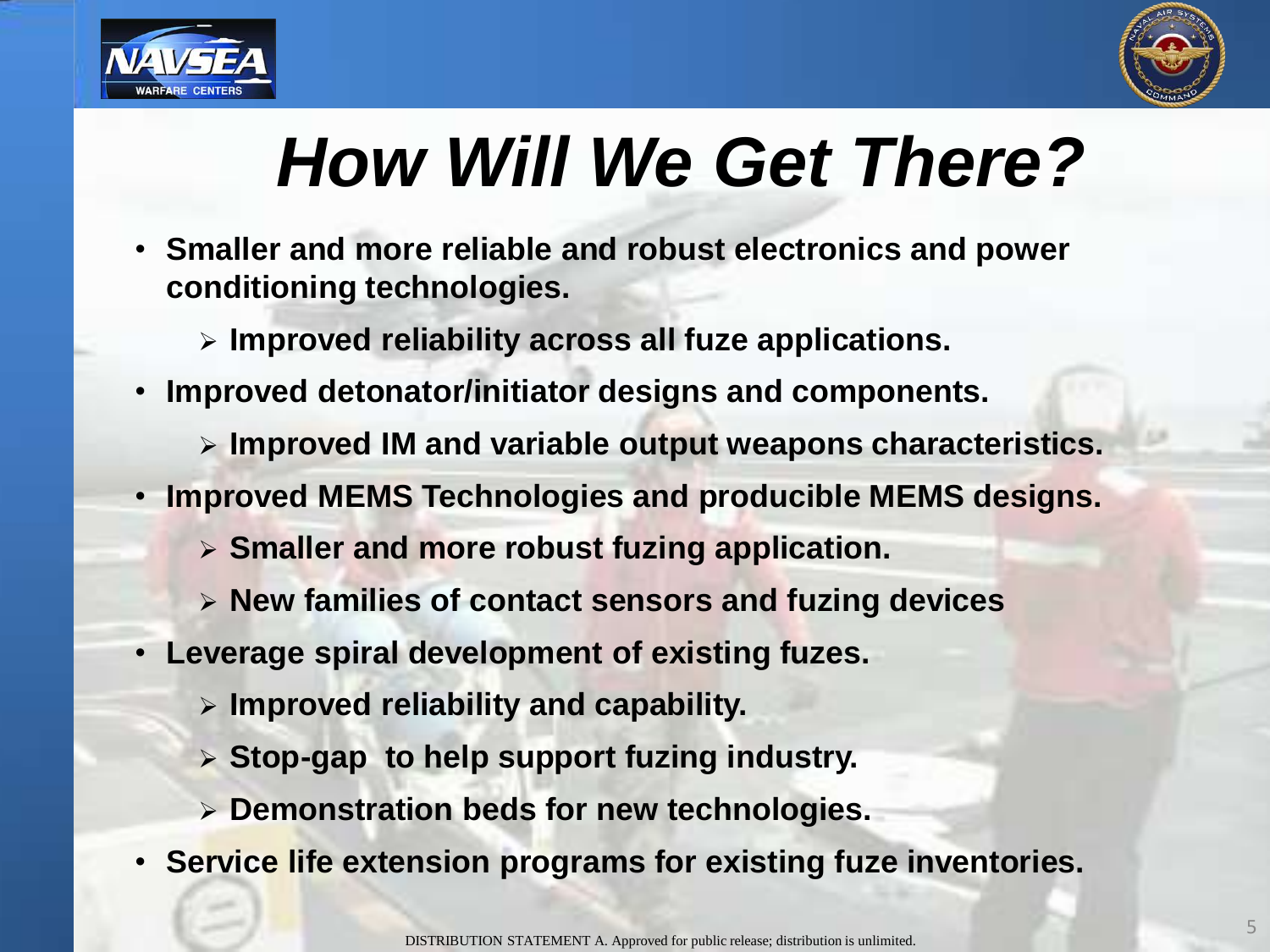

ONR



6

# Navy Tech Money Sources

# Direct Technology Programs

JFTP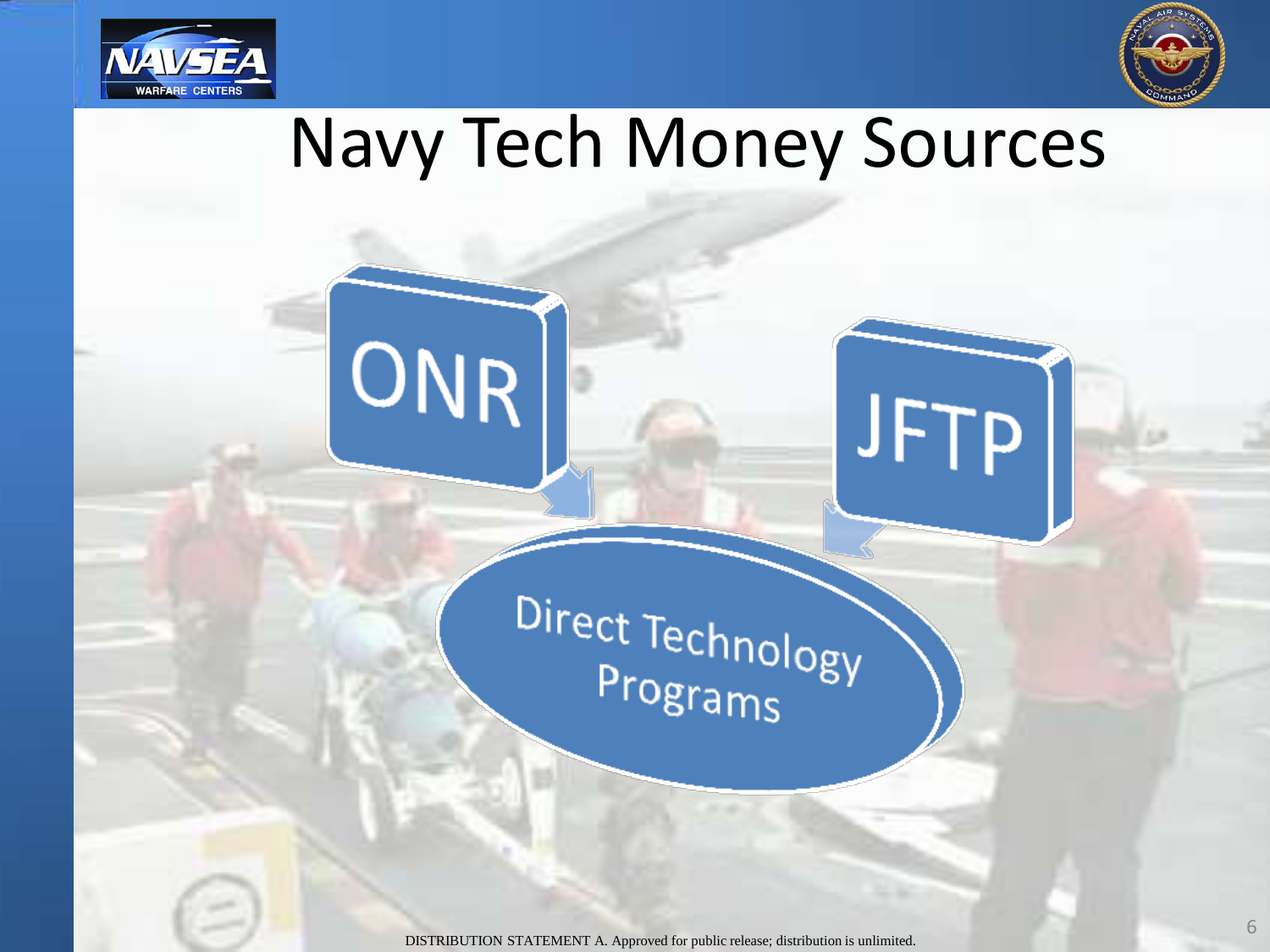



7

# Navy Tech Money Sources

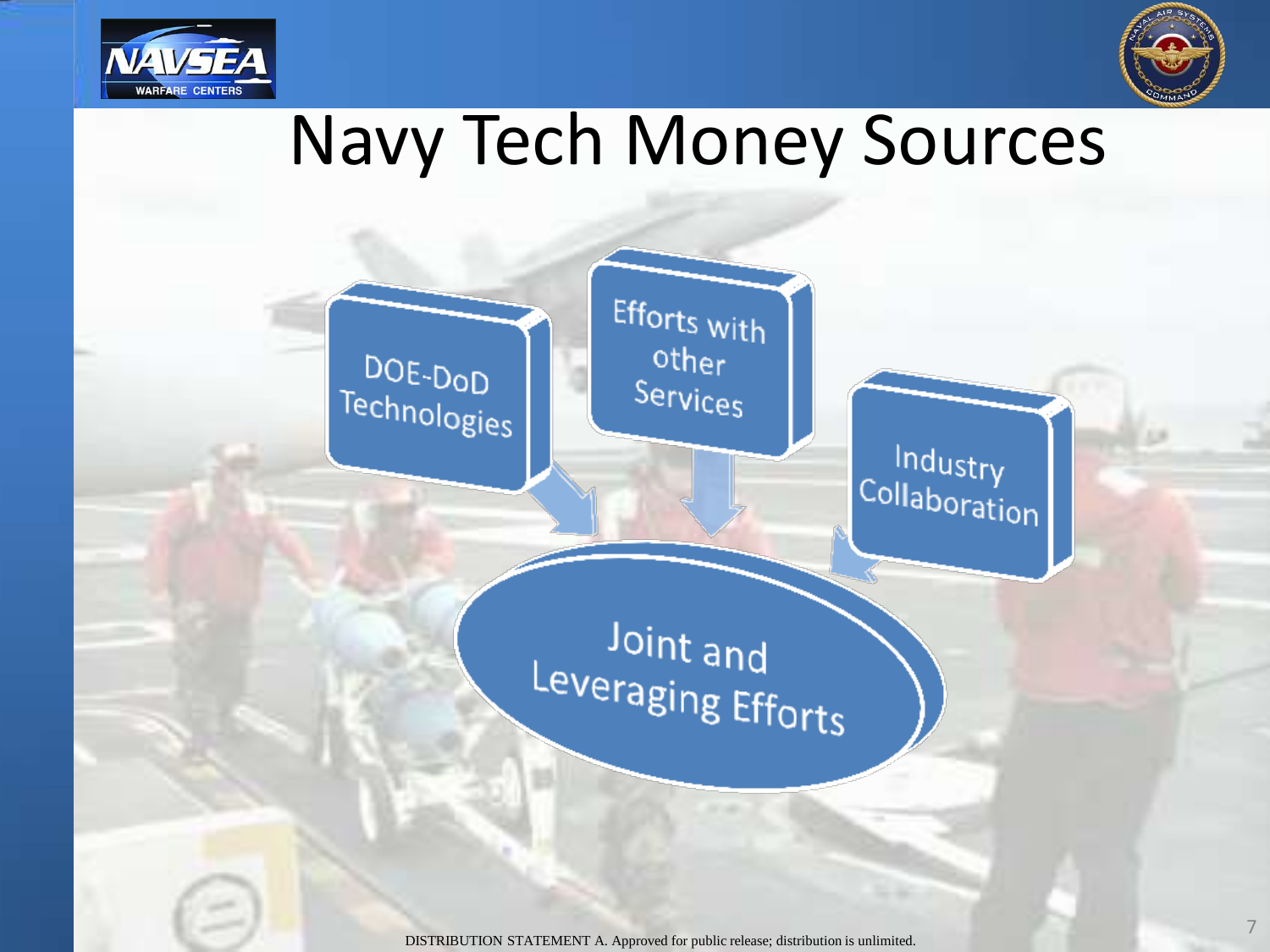



## *Dynamic Impact Simulation of Deceleration Pulse for Void Sensing Fuzes*

- Evaluation of latest LS-DYNA Impact Simulation Software
- Creating LS-DYNA input templates for hard target penetration application
- Impact deceleration, stress & strain calculated for penetrator Fuzes
- Results compared to NAVAIR cannon and sled test data

Open Session IVB Briefing provided by Dr. Paul Glance

sun of Disclay Page Drut

1005474 19864 suttade 1313-01 18834.01 **IETAO** 19304-01 mar 175645 744402 daught.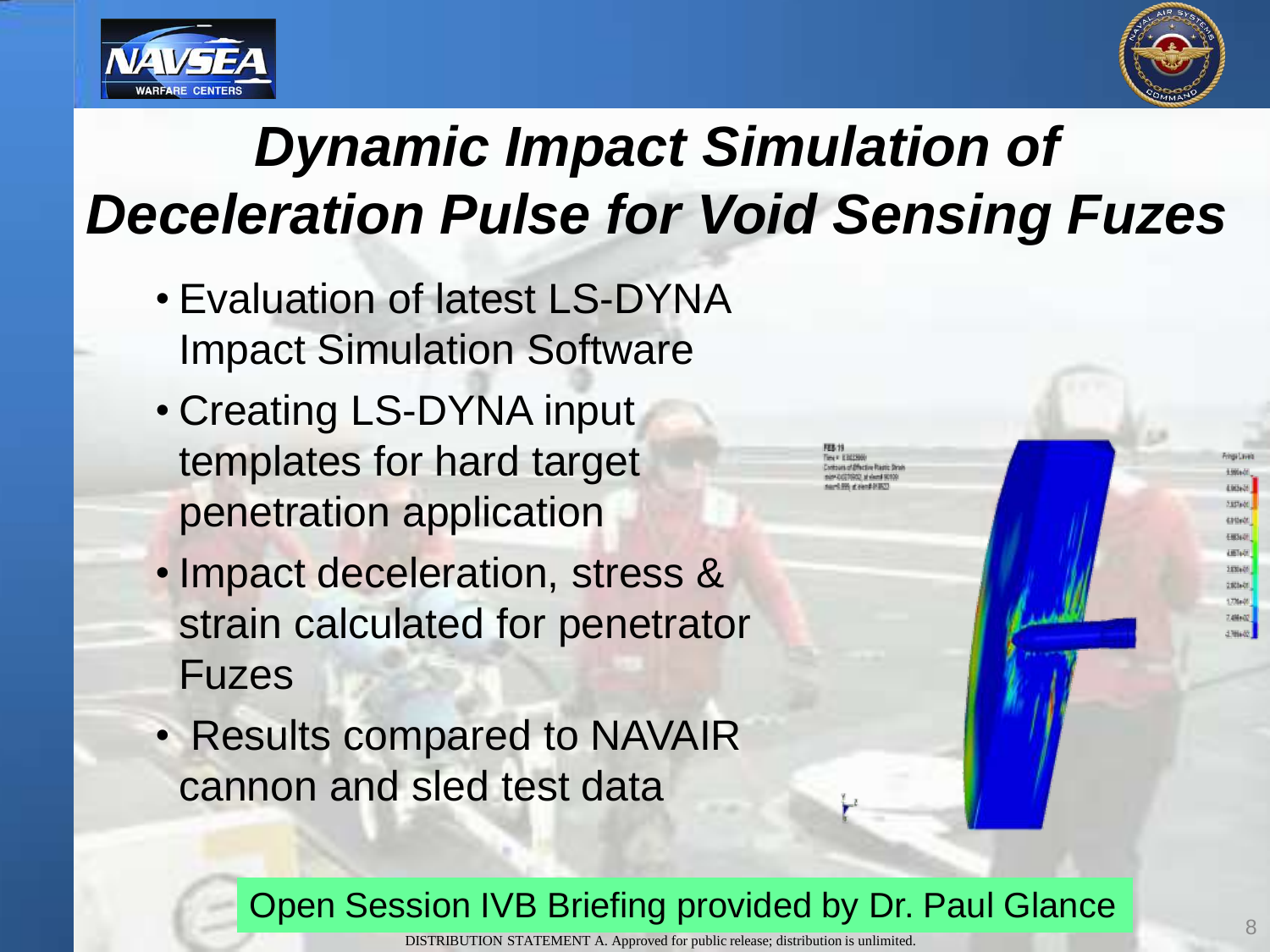



### *MEMS Fuzing for High Reliability Systems*

- Development of G-hardened miniature Fuze component technology mine defeat penetrator application
	- Silicon on Insulator (SOI) MEMS S&A
	- Micro detonator
	- MEMS initiator
	- > Low-cost miniature fire-set Dual MEMS S&As



for Reliability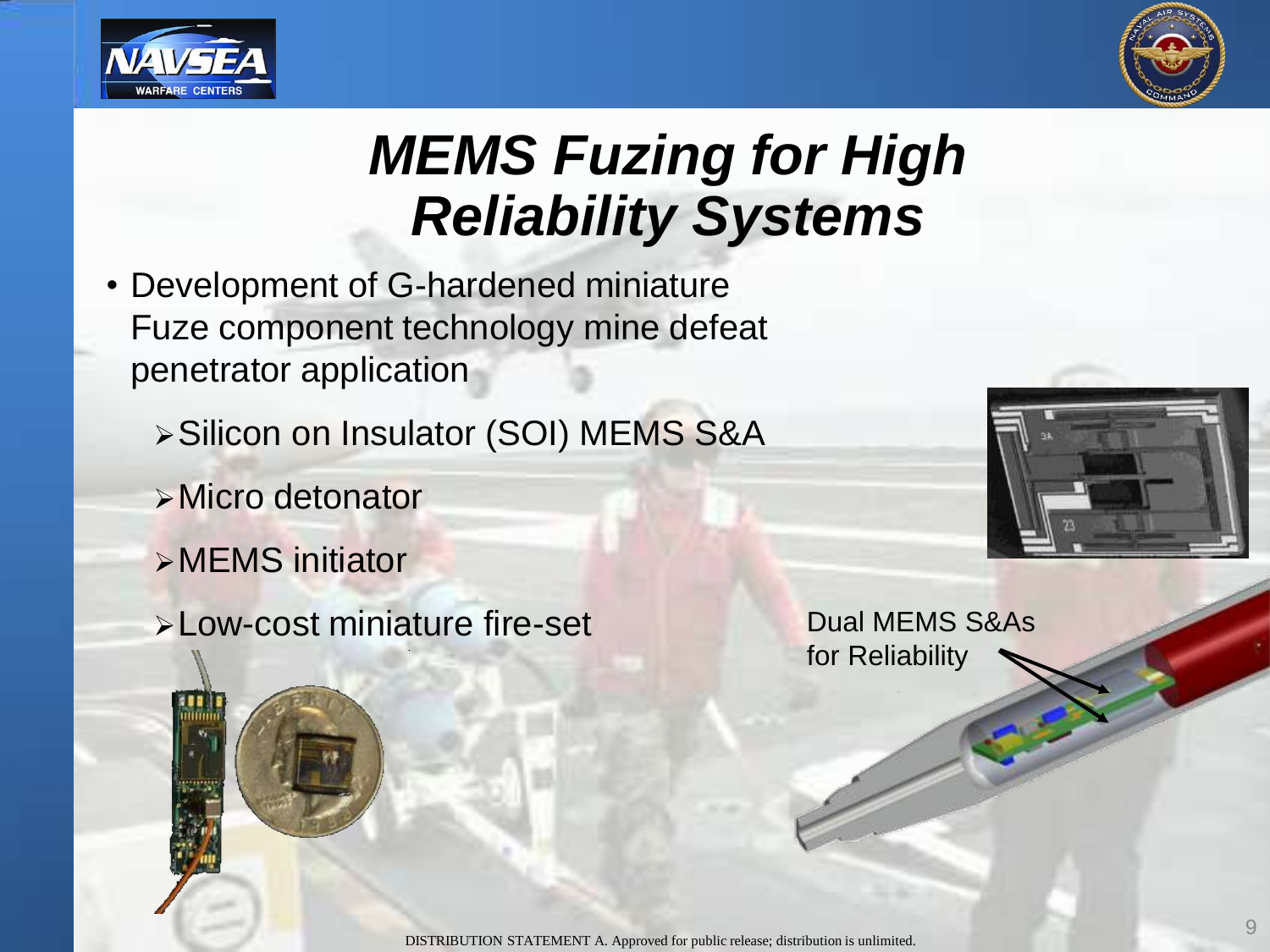



## *A Versatile Explosive Train Integrated into a MEMS S&A Device*

- Development of integrated initiation and explosive train component technology for MEMS based S&A application
- Developed for small volume applications turning tight corners
- Employs Cl-20 based explosives RSI-007 & EDF-11 ink



**Vaporization of an IHDIV MEMS initiator**



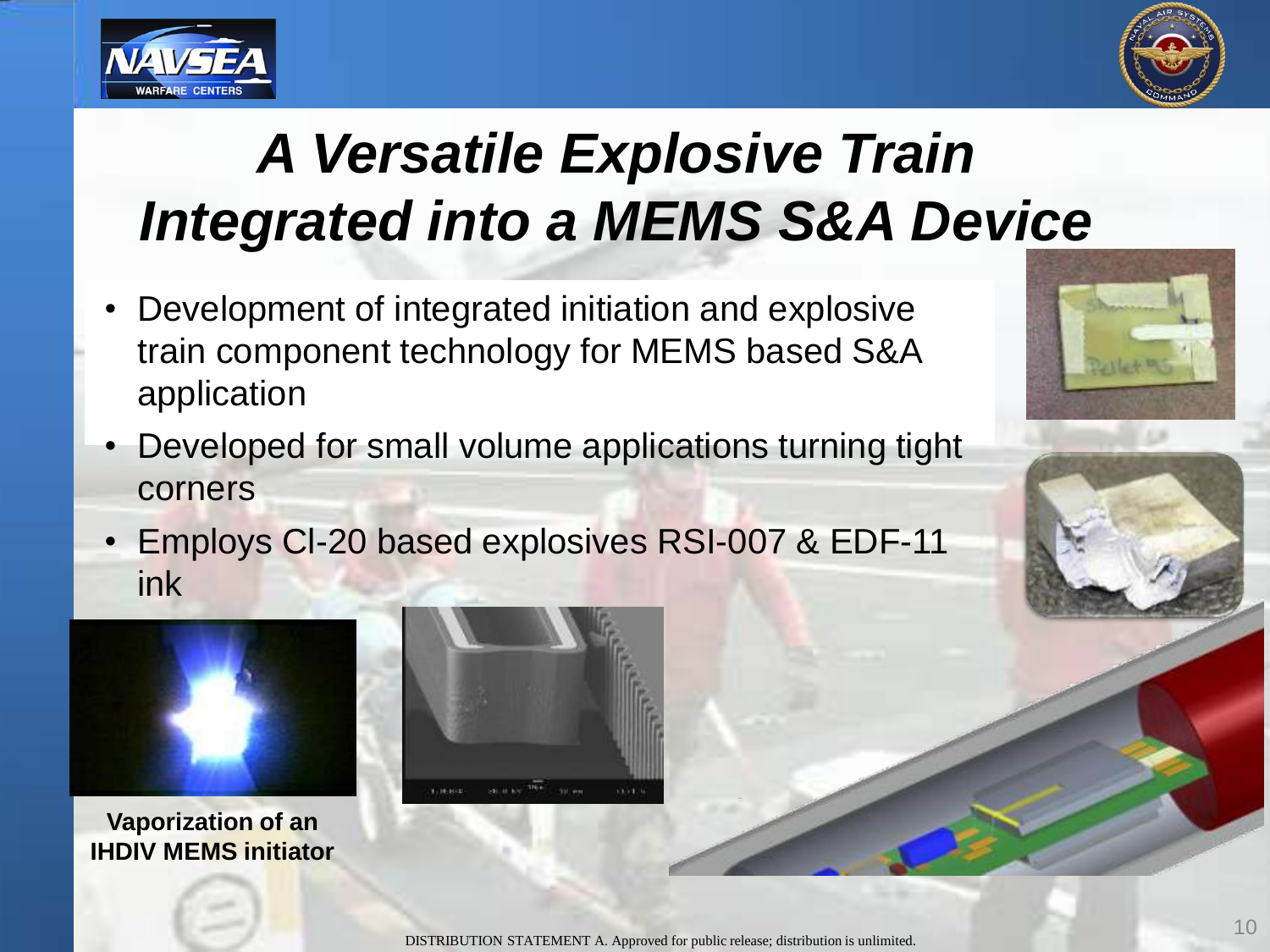



## *Navy MEMS Fuze For Marine Corp Flight Control Mortar*

• S&A for 81 mm Precision Urban Mortar Attack (**PUMA**) – Future Naval Capability (FNC) Joint Navy / Army S&T system development Supports Marine Corps Conventional Weapons (CW) Science & Technology Objectives System demonstration in FY14 • MEMS based S&A





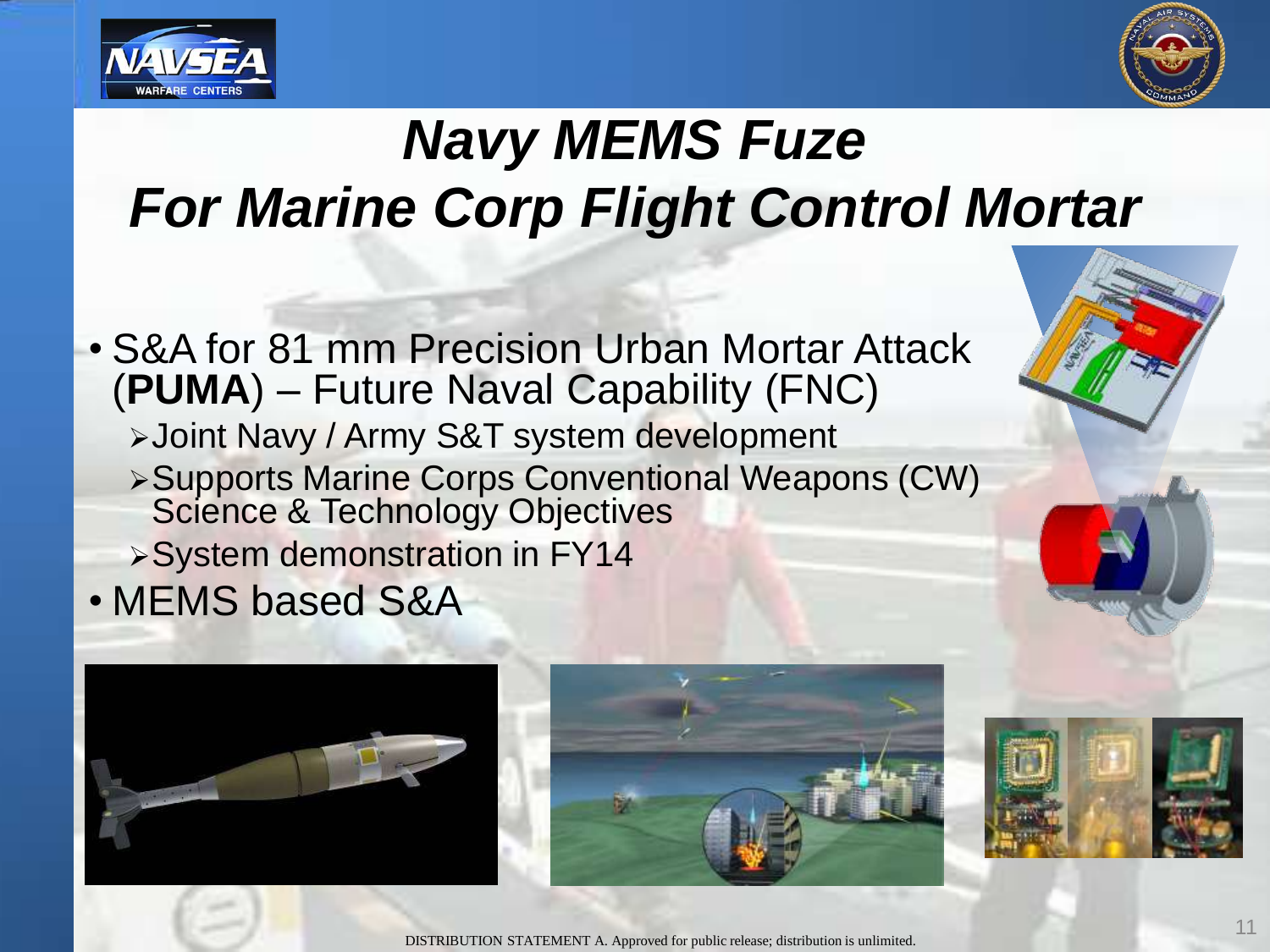



### *MEMS Retard & Impact Sensors*

- *Objective: Obtain DoD retard and impact sensors with precision, reliability, producibility and cost effectiveness by exploiting existing MEMS microfabrication and packaging technologies*
- *Traditional coilspring-mass technology:*
	- *Wide performance variability per mechanical spring tolerances*
	- *Difficult to precisely sense low G's with "macro world" springs*
- *MEMS technology appears well-suited for making improved low-G sensors per DoD exploratory work to date:*

 *NAWCWD: precision-electroplated G-sensors NSWCIH: silicon G-sensors and packaging ARDEC: metal G-sensors and packaging*



*Illustration and Photograph Courtesy of NAWCWD*

• *FY11 Focus: low-G impact sensors (<100G) & very low-G retard sensors (<5G)* 



*Illustration and Photograph Courtesy of NSWCI*



*Illustration and Photographs Courtesy of ARDEC* 

#### Closed Session VB Briefing provided by Mr. Walt Maurer

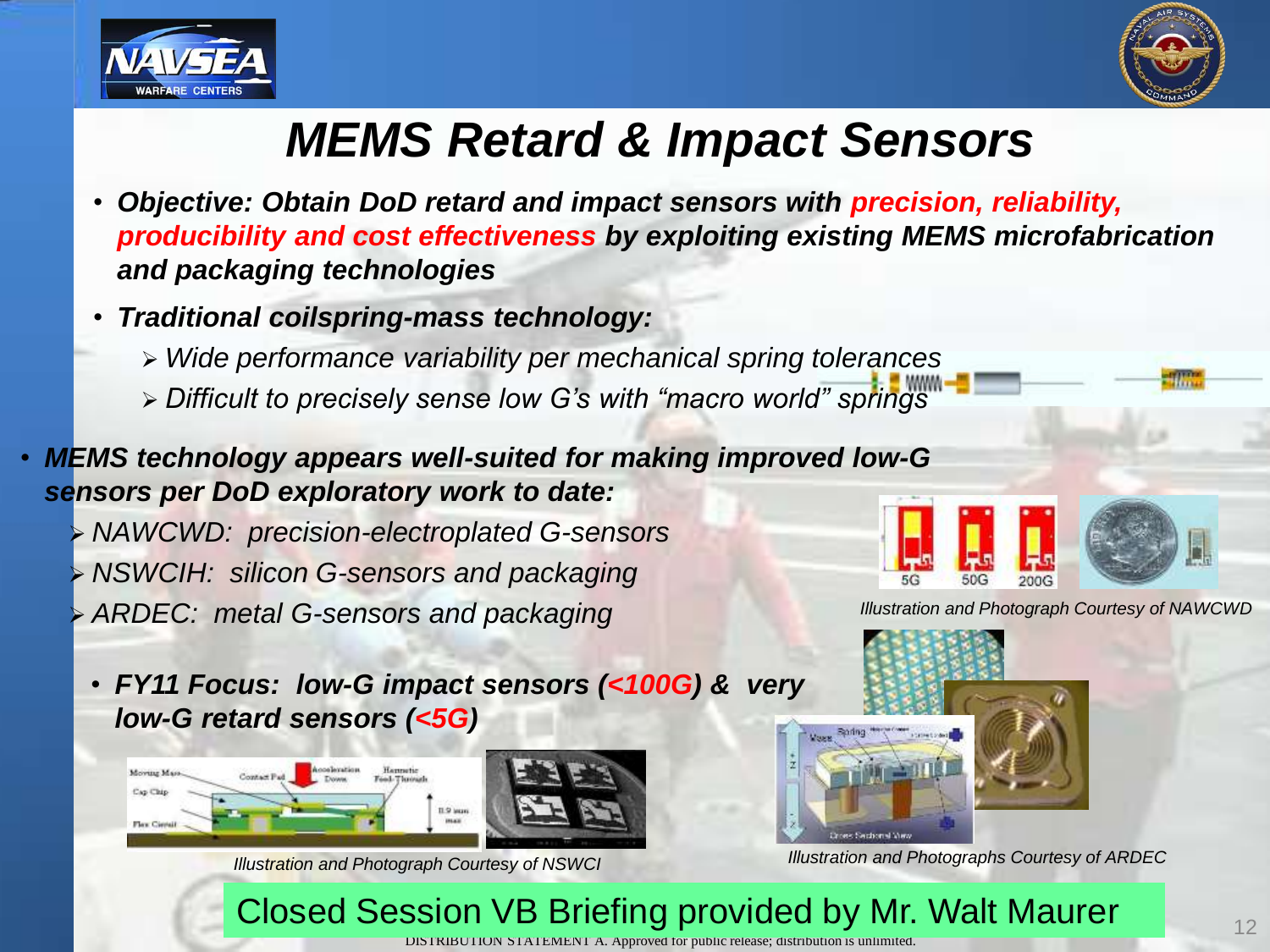



### **Wafer Level Packaging for High Aspect Ratio MEMS**

- Develop wafer level packaging techniques that are applicable to high-aspect ratio MEMS devices
	- Wafer bonding
	- **>Through vias**
- Improved reliability and safety of MEMS components in the fuze, including sensors and / or the MEMS S&A chip
- Increased throughput (2 orders of magnitude) and yield of the MEMS manufacturing process
- Lower cost components (submunition applications)



**Sealed MEMS Device**

DISTRIBUTION STATEMENT A. Approved for public release; distribution is unlimited. Open Session VA Briefing provided by Mr. Kevin Cochran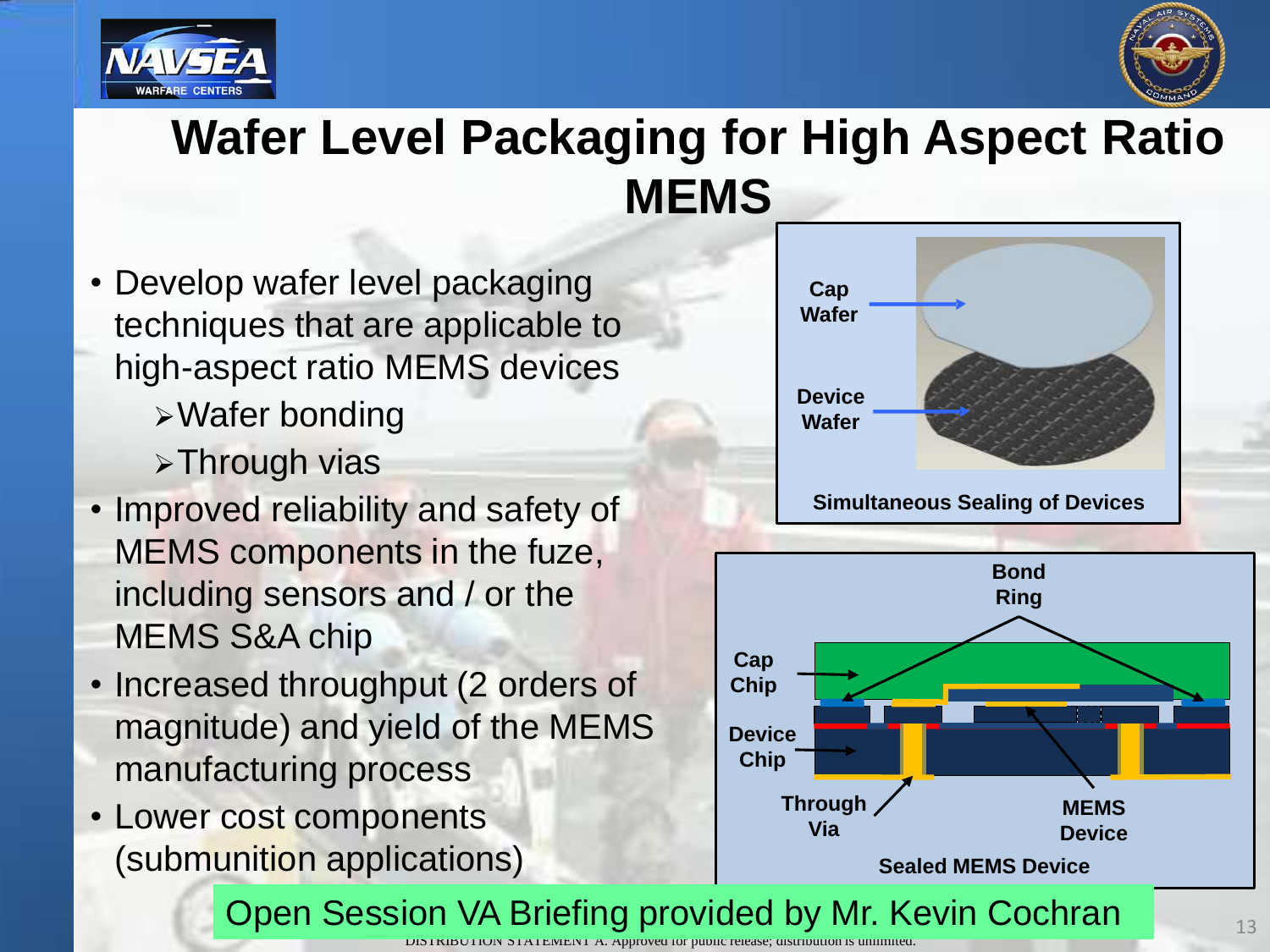



### **Enhanced Performance of MEMS Electric Initiators**

- Increase the output of an initiator that can be easily integrated into a MEMS fuze to maximize micro-detonator **output** 
	- Replaces low performance energetic
	- Prompt initiation (< 2µs)
	- Low power (< 1mJ)
	- Highly uniform fabrication
- Understand differences between reactive material bridge as compared to simple metal/silicon
- Provides compact, safe and low energy S&A for distributed multipoint initiation systems.



Model Hot Spots





#### RM Nanowires

DISTRIBUTION STATEMENT A. Approved for public release; distribution is unlimited. Open Session VA Briefing provided by Mr. Daniel Pines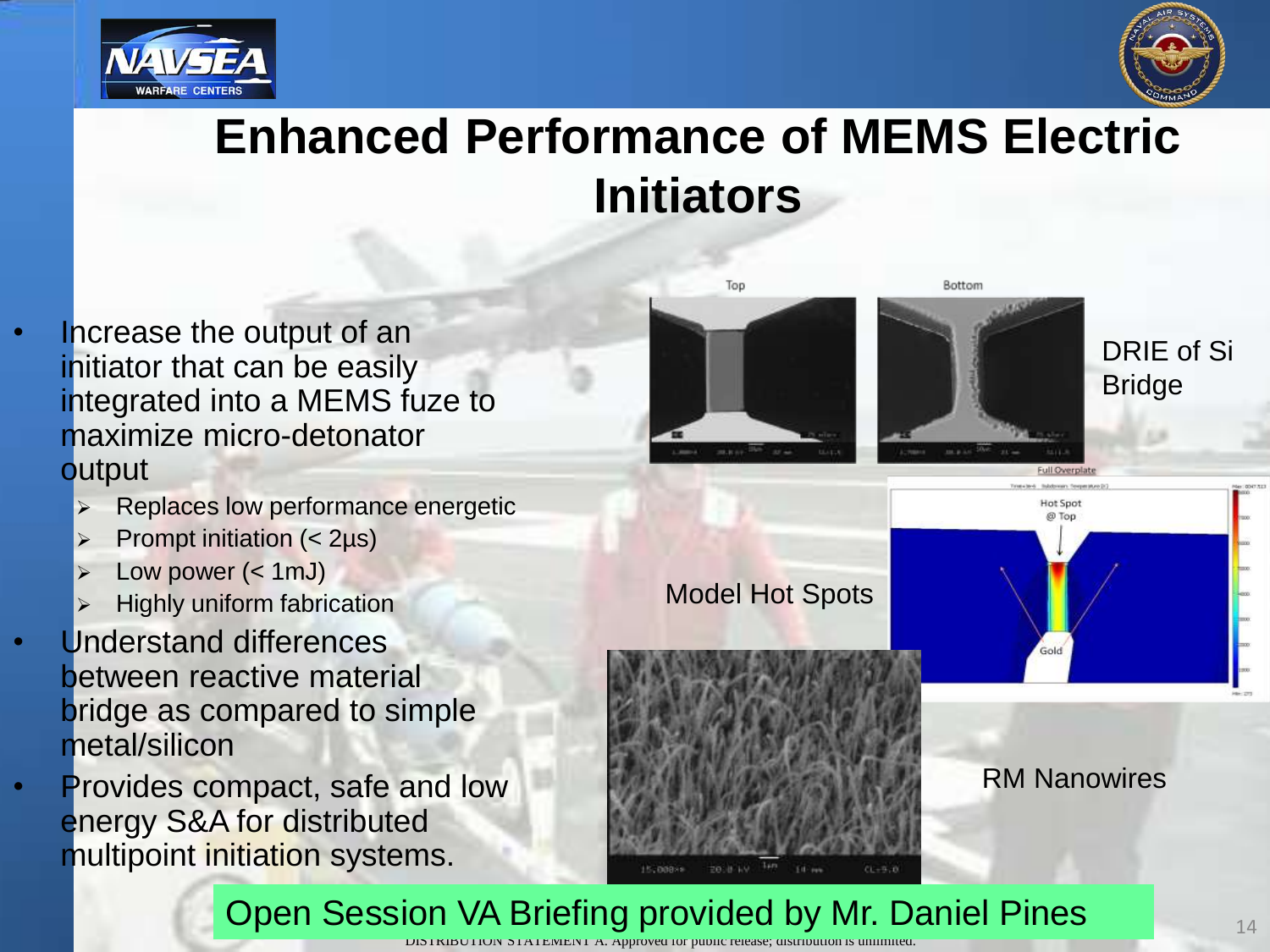



#### **Improving Fuze Environment Prediction During Hard Target Penetration Using A Coupled-Code Erosion Technique**

- Development of Element Deletion Material Donation (EDMD) Erosion technique to improve prediction of forces experienced by fuzing components during hard target penetration
	- Replace artificial void with real target material
	- Reduce "numeric" noisy in fuze region
	- Prevent tensile failure of elements next to failed element
	- Avoid small time steps that stop the calculation
	- Overall improvement of HT Fuzing M & S



Closed Session IVB Briefing provided by Mr. Sean Tidwell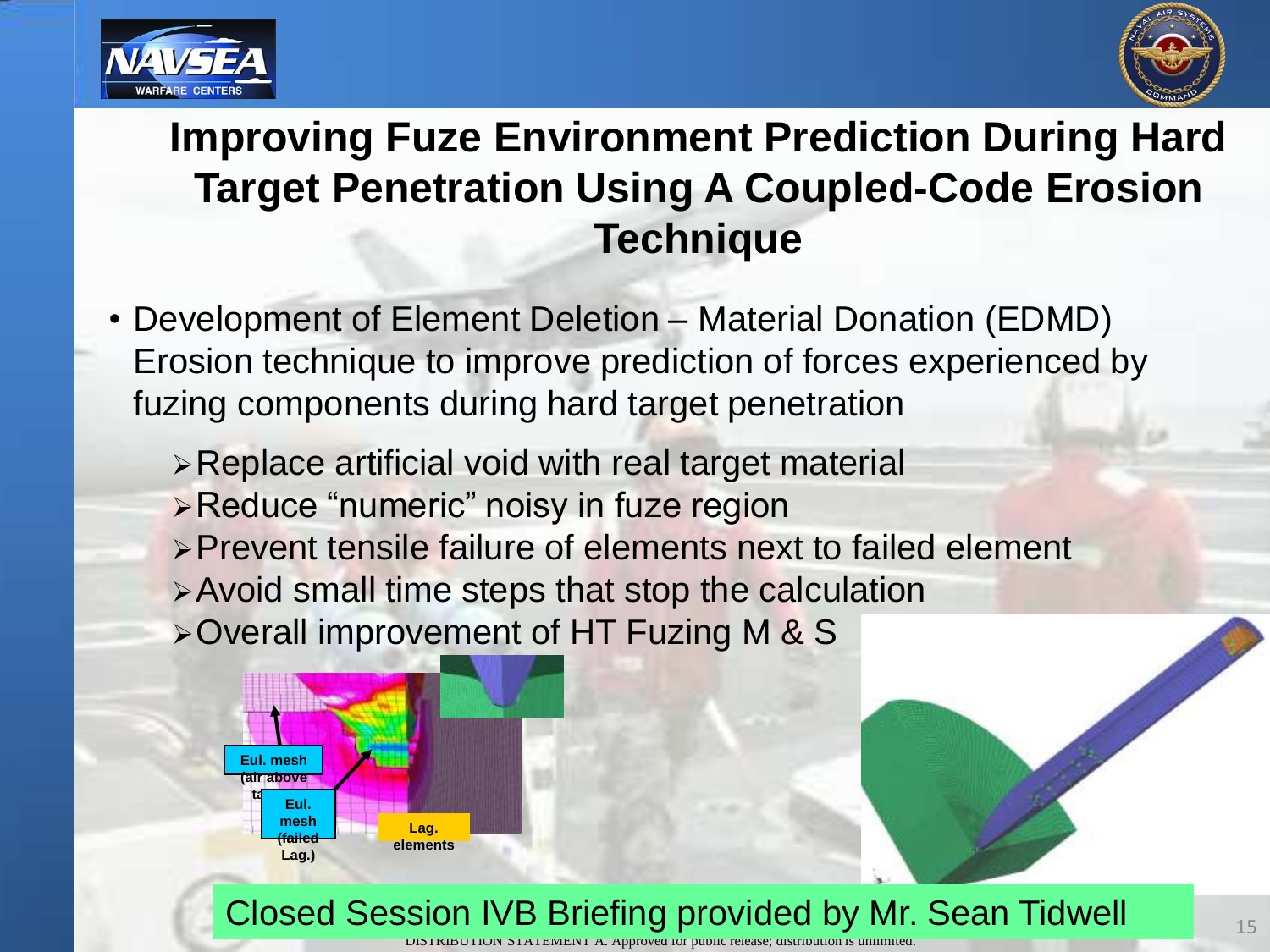



### *Low-Cost Miniature Electronic Safe-Arm Device (ESAD)*





 $2.0 in^{3*}$ (Demonstrated)

1.1 in<sup>3</sup> 0.44 in<sup>3</sup> (Near Future)

- All COTS components
- Production Low Energy Exploding Foil Initiator (LEEFI)
- Fuze safety board recommended 3-interrupter architecture
- Very low cost high-voltage switch
- Parts cost for this architecture  $\sim$  \$260 (1000 unit pricing)

**\*has now had 4 successful flight tests where the ESAD functioned flawlessly**

Open Session VA Briefing provided by Mr. Michael Haddon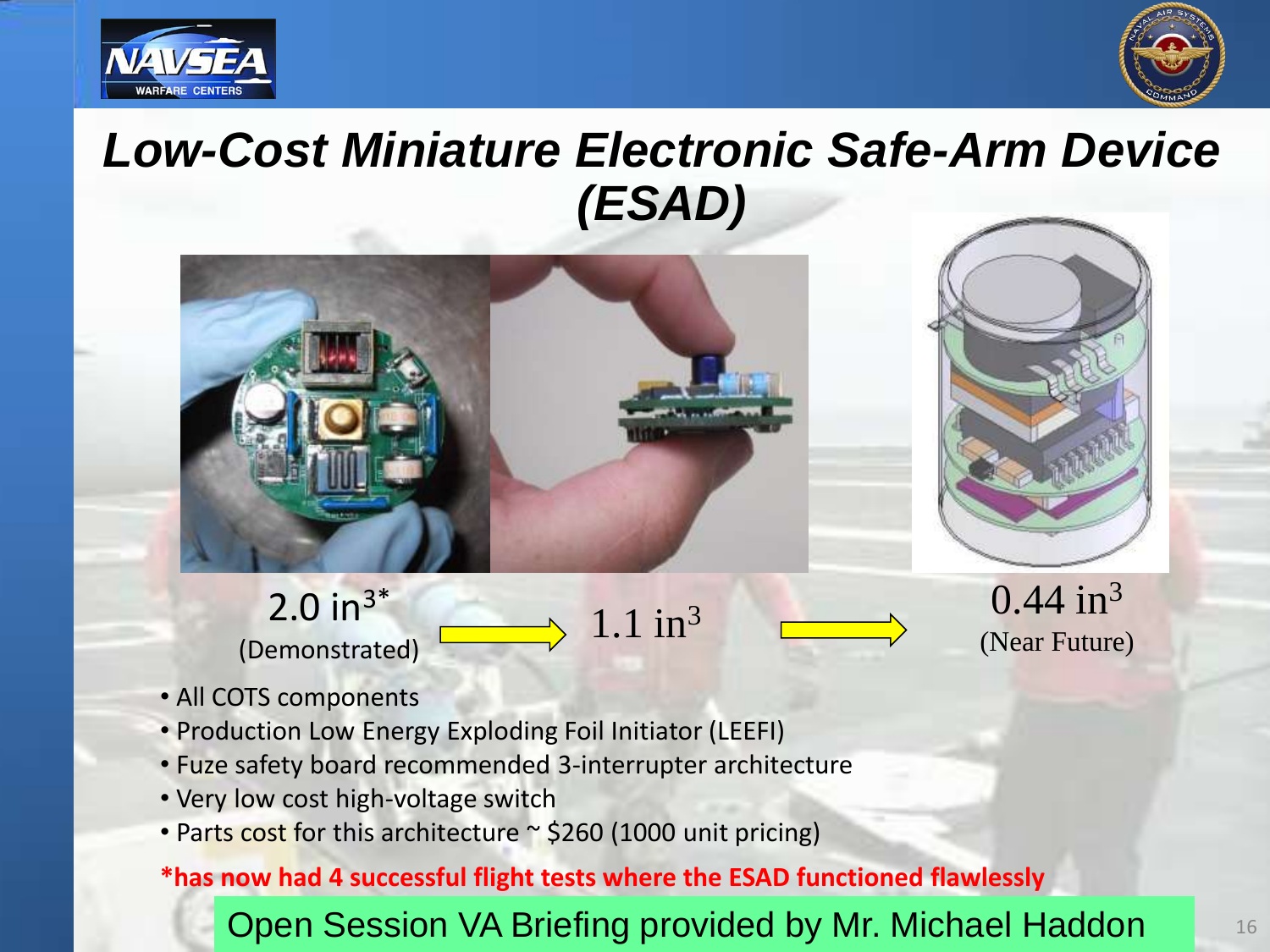



### *MK419 Mod 1 Multi-Function Fuze Product Improvement Program*

- **The MK 419 Mod 1 Multi-Function Fuze fits 76 mm and 5 inch AURs.**
- **The PIP goal was to reduce cost.**
- **Major cost drivers:**
	- **Cheaper electronic components.**
	- **Smaller footprint of electronic devices.**
	- **Configuration modification for efficient manufacturing.**
	- **Sophisticated assembly techniques to reduce cycle time.**

#### MK 419 Operational Modes



#### Open Session IVA Briefing provided by Mr. Richard Chapman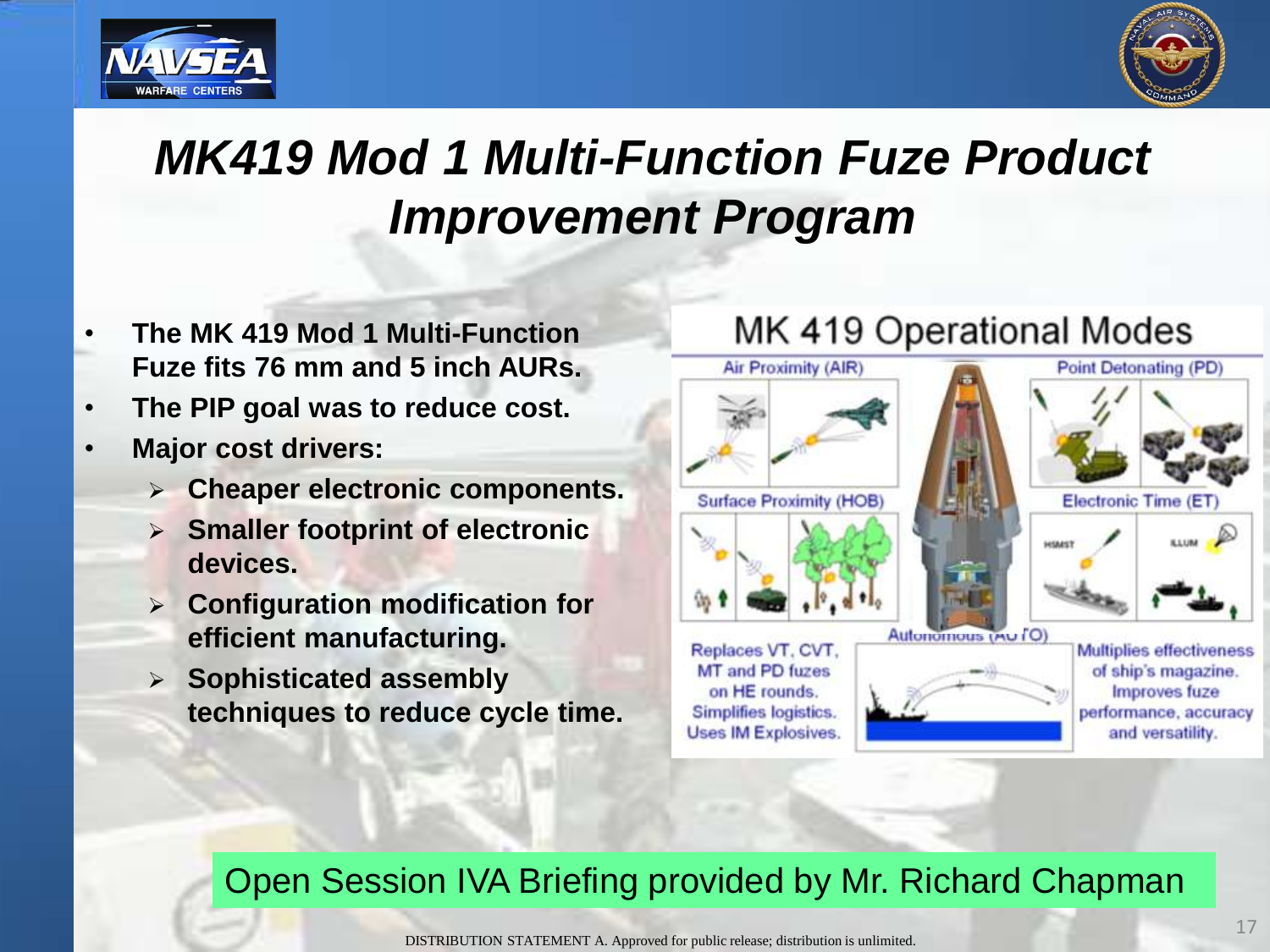



## *Near-Term Trends for Navy Fuzing*

- **Potential cost effective approaches for fuzes.**
	- **Leverage spiral development of existing fuzes.**
	- **Refurbish existing inventories.**
	- **Modify existing inventories to meet new requirements.**
	- **Demonstration beds for new technologies.**
- **Service life extension programs for existing fuze inventories.**
	- **Increase Ordnance Assessment (OA) Activities**
	- **Establish Ordnance Health Assessment program**
- **New State-of-the- Art Fuze Assessment Test Facilities**
	- **Modern multi-fuze test sets and data acquisition**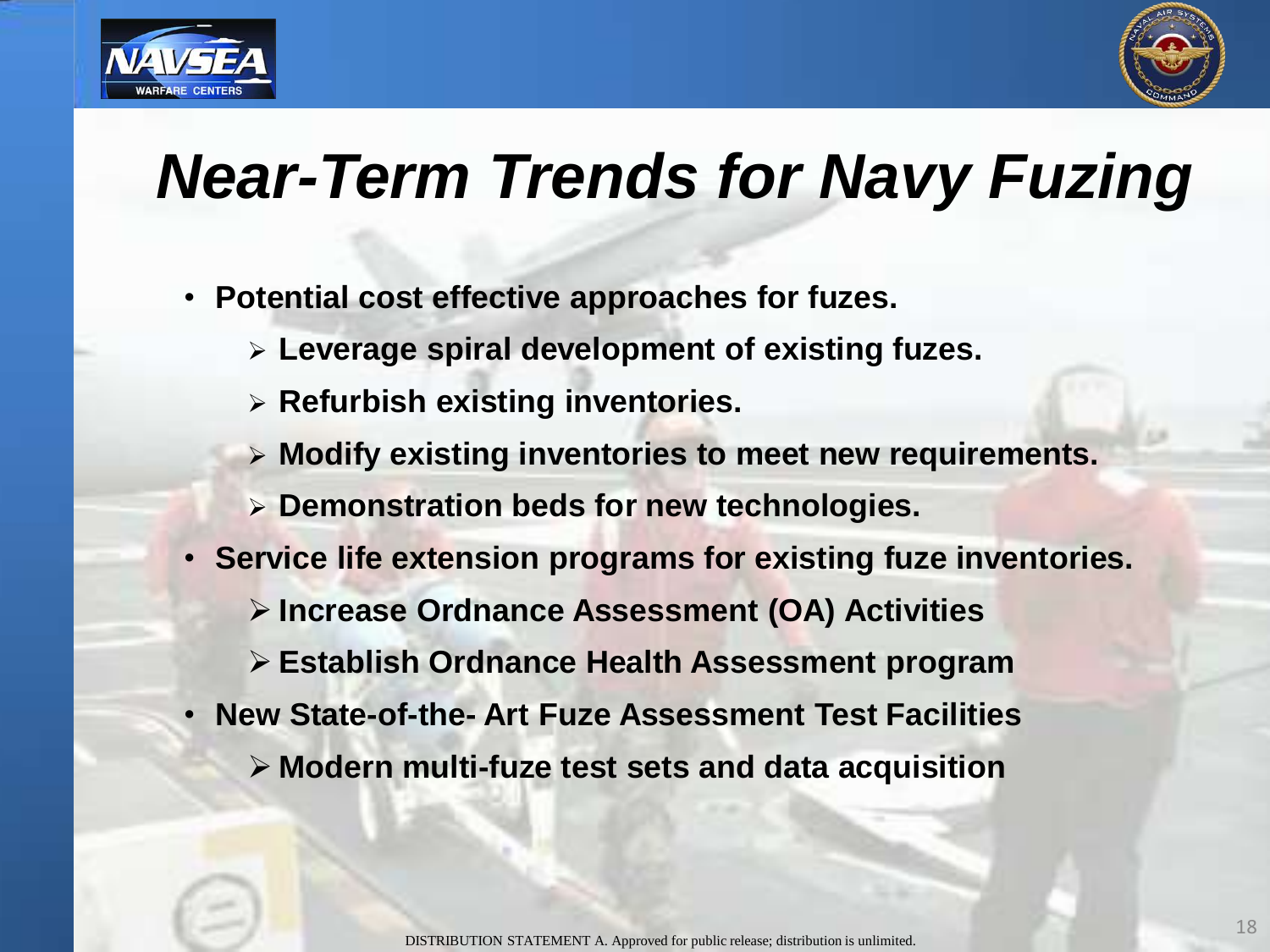



# *New Navy Fuze Capabilities*